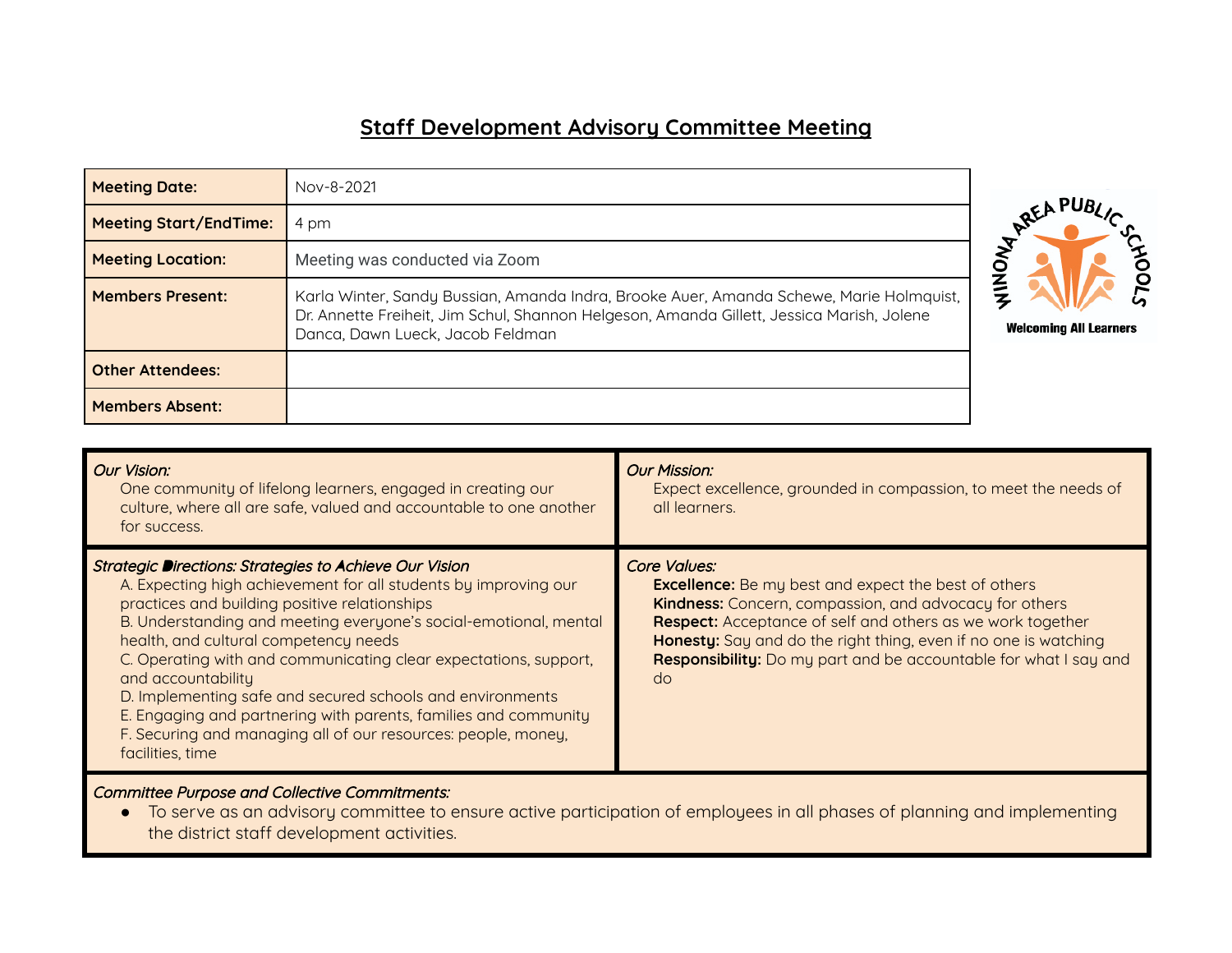- To create goals in alignment with the Minnesota legislative goals and the Winona Area Public Schools' goals for professional growth opportunities.
- To provide teachers and other district staff with individual and professional organizational growth and development opportunities to prepare them to provide excellent educational experiences for students and ultimately help them achieve the fundamental purpose of improving student learning.
- To plan a budget in alignment with the state statutes and local district policy and to monitor the expenditures on a regular basis.
- To review and monitor site professional development goals and to ensure the alignment of those goals with the district strategic directions and WBWF goals.

| Agenda Item:                            | Type:<br>(Procedural, Information,<br><b>Briefing, Action)</b> | <b>Discussion/Action:</b><br>(Minutes)                                                                                                                                           | <b>Person Responsible:</b><br><u>(Reports to</u><br>Superintendent) |
|-----------------------------------------|----------------------------------------------------------------|----------------------------------------------------------------------------------------------------------------------------------------------------------------------------------|---------------------------------------------------------------------|
| Call to Order                           | Procedural                                                     | $\blacktriangleright$                                                                                                                                                            |                                                                     |
| <b>Approval of September</b><br>Minutes | Action Item                                                    | $\triangleright$ Motion by Karla Winter, seconded by Marie<br>Holmquist to approve September minutes. Motion<br>carries.                                                         |                                                                     |
| <b>Budget Update</b>                    | Information                                                    | Amanda presented the budget update with<br>members and explained the formula of how the<br>fund was distributed to each site.                                                    |                                                                     |
| <b>Shared Staff Requests</b>            | Information                                                    | District-Wide DAPE<br>District-Wide OT<br>Building Level Chairs met with Karla to discuss<br>requests and cost will be divided accordingly.                                      |                                                                     |
| <b>Building Level Share Out</b>         | Information                                                    | Any share outs from building levels about what PD<br>is happening on Nov 8.<br>WSHS/ALC: Didn't meet last month, will do<br>$\circ$<br>it on workshop day. Had breakout sessions |                                                                     |